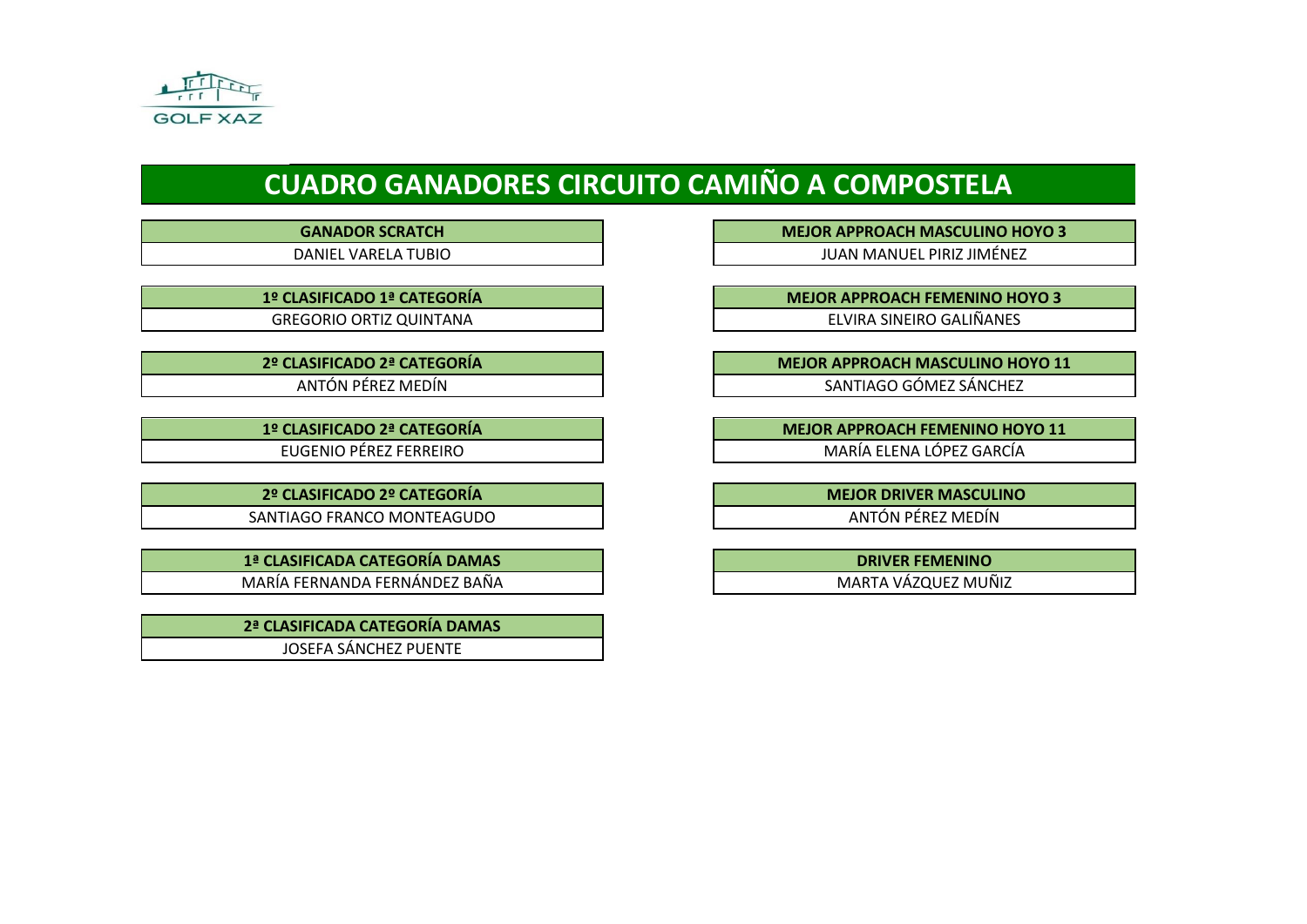

#### *Resultados SCRATCH*

| Pos            | <b>Nombre</b>                     |    | <b>Total Golpes M/F HCE</b> |   |        | <b>HCJ</b>     |
|----------------|-----------------------------------|----|-----------------------------|---|--------|----------------|
| $\mathbf{1}$   | DANIEL VARELA TUBÍO               | 42 | 66                          | M | 0.5    | $-1$           |
| $\overline{c}$ | <b>GREGORIO ORTIZ QUINTANA</b>    | 39 | 70                          | М | 3.5    | $\overline{2}$ |
| 3              | ANDRES FREIRE SEGRELLES           | 38 | 64                          | М | $-2.1$ | $-4$           |
| 4              | <b>ANTON PEREZ MEDIN</b>          | 36 | 72                          | М | 2.4    | $\mathbf{1}$   |
| 5              | JOSE ANTONIO PEREZ MUIÑO          | 33 | 75                          | М | 10.3   | 9              |
| 6              | MARTA VAZQUEZ MUÑIZ               | 30 | 79                          | F | 6.5    | 3              |
| 7              | FERNANDO RODRIGUEZ RODRIGUEZ      | 29 | 80                          | М | 3.6    | $\overline{2}$ |
| 8              | SANTIAGO FRANCO MONTEAGUDO        | 24 | 84                          | М | 17.5   | 17             |
| 9              | LUCIANO ARMELLINO                 | 24 | 84                          | М | 12.8   | 12             |
| 10             | SANTIAGO GOMEZ SANCHEZ            | 23 | 79                          | М | 15     | 14             |
| 11             | <b>DANIELA ICHIM</b>              | 23 | 85                          | F | 15     | 12             |
| 12             | GUSTAVO MARCOS MOSQUERA BARROSO   | 23 | 85                          | М | 11.4   | 10             |
| 13             | ANTONIO NUÑEZ FEAL                | 22 | 89                          | М | 13.9   | 13             |
| 14             | EDUARDO RODRIGUEZ REGUEIRO        | 22 | 80                          | М | 12.3   | 11             |
| 15             | ERIC GEBEL DE GEBHARDT            | 22 | 86                          | М | 10.5   | 9              |
| 16             | BENITO FERNANDEZ DAPORTA          | 22 | 56                          | М | 9.1    | 8              |
| 17             | MIGUEL ANGEL VAZQUEZ BECERRA      | 22 | 74                          | М | 8.9    | 8              |
| 18             | SIMON DANIEL VARELA NOVOA         | 22 | 86                          | М | 5.5    | $\overline{4}$ |
| 19             | JOSE LUIS LAZARO ALCANTARA        | 21 | 89                          | М | 16.6   | 16             |
| 20             | EUGENIO PEREZ FERREIRO            | 20 | 82                          | М | 23.6   | 23             |
| 21             | MANUEL VAZQUEZ FERNANDEZ          | 20 | 77                          | М | 17.3   | 16             |
| 22             | ANDRES BARRO PARGA                | 20 | 88                          | М | 15.7   | 15             |
| 23             | JOSE FRANCISCO PURRINOS FERNANDEZ | 20 | 88                          | M | 14.6   | 14             |
| 24             | ROSARIO VAZQUEZ ZUBIA             | 20 | 62                          | F | 15.9   | 12             |
| 25             | SANTIAGO IVAN MARIÑAS SANCHEZ     | 19 | 77                          | М | 23.9   | 23             |
| 26             | ALVARO MORETON BRASA              | 18 | 77                          | М | 15.5   | 15             |
| 27             | JOSE ANTONIO AGRA REBOLLIDO       | 18 | 78                          | М | 15.3   | 14             |
| 28             | MANUEL ARGIMIRO LEIS CASTRO       | 18 | 77                          | М | 12.5   | 11             |
| 29             | LUIS BARRAL RODRIGUEZ             | 18 | 85                          | М | 8.6    | $\overline{7}$ |
| 30             | <b>ENRIQUE REY SEIJO</b>          | 17 | 101                         | М | 26.5   | 26             |
| 31             | PHILIPPE MANUEL FERROL            | 17 | 94                          | М | 22.9   | 22             |
| 32             | JOSEBA PAJUELO CASCOS             | 17 | 85                          | M | 20.4   | 20             |
| 33             | JOSE MARIA CHOUSA IGLESIAS        | 17 | 92                          | M | 20     | 19             |
| 34             | ARMANDO LOPEZ ALVAREZ             | 17 | 85                          | M | 18     | 17             |
| 35             | ANTONIO JURADO RODEYRO            | 17 | 95                          | M | 16.3   | 15             |
| 36             | <b>RAMON DURAN SANTOS</b>         | 17 | 86                          | М | 16.3   | 15             |
| 37             | JOSE MARIA CABANELA GOMEZ         | 16 | 68                          | M | 23.7   | 23             |
| 38             | DIEGO BRANDIDO FERNANDEZ          | 16 | 73                          | М | 17.7   | 17             |
| 39             | ROBERTO MARTINEZ CACABELOS        | 16 | 74                          | М | 16.9   | 16             |
| 40             | ANTONIO DE LA MORENA PARDO        | 16 | 89                          | M | 17.3   | 16             |
| 41             | DOMINGO ANTONIO SUAREZ DONO       | 16 | 86                          | М | 15.1   | 14             |
| 42             | SAMUEL RIVADA LUSQUIÑOS           | 15 | 82                          | М | 26.3   | 26             |
| 43             | CARMEN SUAREZ FORMOSO             | 15 | 81                          | F | 27.7   | 24             |
| 44             | PILAR SANTALLA MUÑOZ              | 15 | 89                          | F | 26.5   | 23             |
| 45             | RAMON RODRIGUEZ ENRIQUEZ          | 15 | 70                          | М | 21.5   | 21             |
| 46             | ARTURO TENREIRO LUCENA            | 15 | 62                          | М | 19.3   | 19             |
| 47             | JOSE RAMON VALLADARES VAQUERO     | 15 | 81                          | М | 16.7   | 16             |
| 48             | FERNANDO BORDALLO CORTINA         | 15 | 94                          | М | 16.1   | 15             |

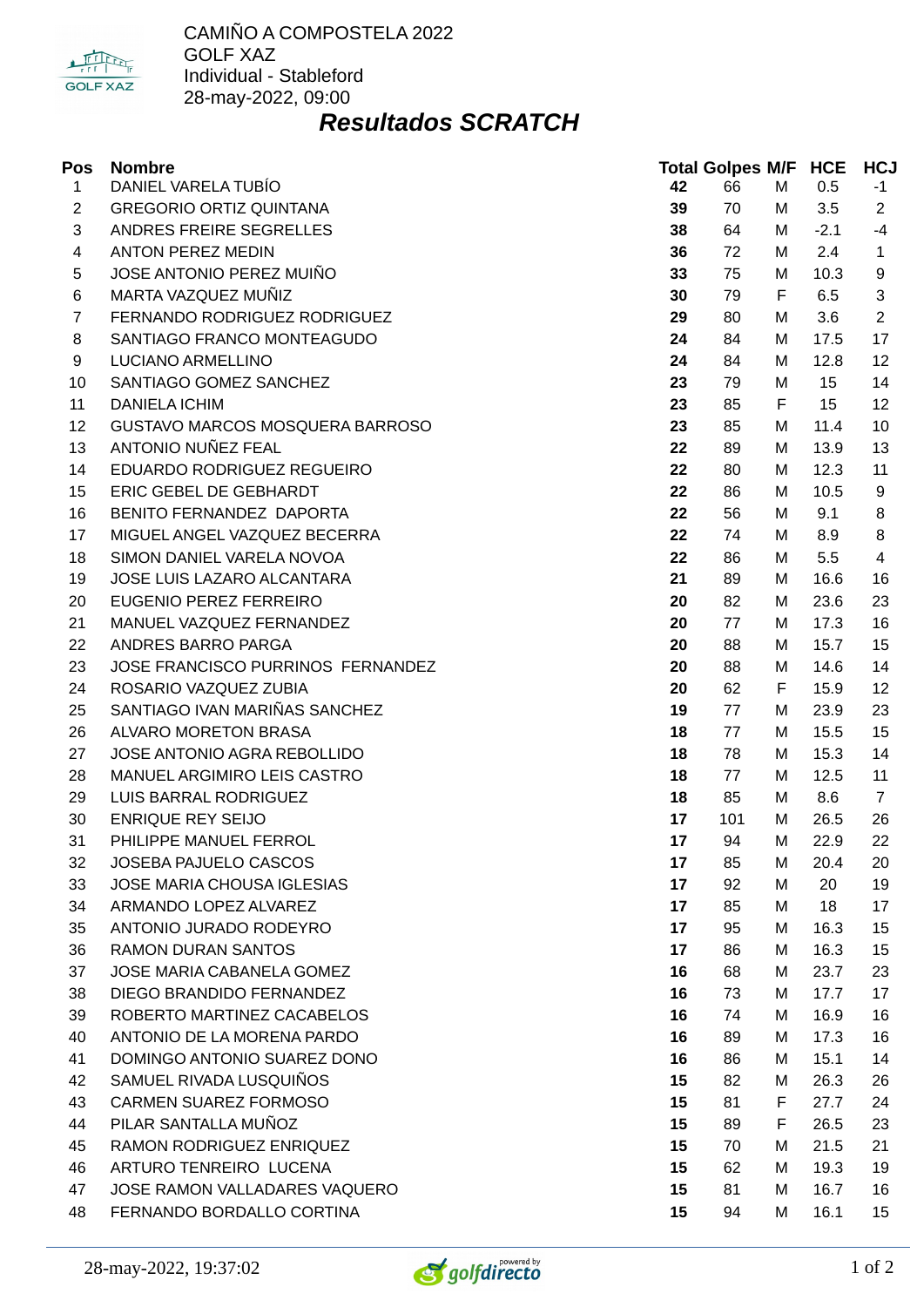

#### *Resultados SCRATCH*

| Pos | <b>Nombre</b>                    |                         | <b>Total Golpes M/F HCE</b> |   |      | <b>HCJ</b> |
|-----|----------------------------------|-------------------------|-----------------------------|---|------|------------|
| 49  | ELVIRA SINEIRO GALIÑANES         | 15                      | 93                          | F | 16   | 13         |
| 50  | MARIA ELENA LOPEZ GARCIA         | 14                      | 88                          | F | 25.3 | 22         |
| 51  | FRANCISCO JAVIER BECERRA GARCIA  | 13                      | 92                          | М | 23.2 | 23         |
| 52  | FEDERICO ZAMORA COLETTA          | 13                      | 85                          | М | 21.8 | 21         |
| 53  | <b>TEODORO NAYA RODRIGUEZ</b>    | 13                      | 78                          | М | 20.6 | 20         |
| 54  | JORGE CASTIÑEIRAS ARENAZ         | 13                      | 83                          | М | 19.6 | 19         |
| 55  | <b>JUAN MANUEL PIRIZ JIMENEZ</b> | 13                      | 96                          | М | 19.9 | 19         |
| 56  | <b>JAVIER PEREZ MILLARES</b>     | 12                      | 105                         | М | 34.2 | 26         |
| 57  | JOSEFA SANCHEZ PUENTE            | 12                      | 99                          | F | 24.6 | 26         |
| 58  | JOSE COUCEIRO COUCEIRO           | 12                      | 97                          | М | 26.5 | 26         |
| 59  | ANTONIO FUENTES CALVO            | 12                      | 93                          | М | 23.5 | 23         |
| 60  | RICARDO VARELA SANCHEZ           | 12                      | 83                          | М | 22   | 21         |
| 61  | HEBERT ARIEL PINTADO LOPEZ       | 12                      | 80                          | М | 17.9 | 17         |
| 62  | MARIA FERNANDA FERNANDEZ BAÑA    | 11                      | 102                         | F | 36   | 32         |
| 63  | MERCEDES FERNANDEZ VERDEAL       | 11                      | 102                         | F | 27.2 | 24         |
| 64  | <b>BLANCA NUÑEZ IGLESIAS</b>     | 11                      | 99                          | F | 25.3 | 22         |
| 65  | RAMON FABREGAS CASAL             | 11                      | 60                          | М | 18   | 17         |
| 66  | <b>JUAN LUIS PETEIRO CARNOTA</b> | 11                      | 80                          | М | 16.7 | 16         |
| 67  | ANTONIO JURADO LAGO              | 10                      | 88                          | М | 27.5 | 26         |
| 68  | <b>BRAIS GOMEZ ESCARIZ</b>       | 10                      | 97                          | М | 33.2 | 26         |
| 69  | FERNANDO CURRAS PENAS            | 10                      | 87                          | М | 26.5 | 26         |
| 70  | MARIA DEL ROSARIO BRAÑAS CARRO   | 9                       | 85                          | F | 35.5 | 32         |
| 71  | ANGEL JOVE ALBORES               | 9                       | 106                         | М | 36   | 26         |
| 72  | FERNANDO REGUEIRA GOMEZ          | 9                       | 87                          | М | 26.4 | 26         |
| 73  | <b>GERMAN SARMIENTO PALLARES</b> | 9                       | 75                          | М | 24.4 | 24         |
| 74  | FRANCISCO JAVIER GARCIA LOPEZ    | 9                       | 69                          | М | 19.2 | 18         |
| 75  | <b>GLICERIO MORENO MARTINEZ</b>  | 8                       | 104                         | М | 25   | 25         |
| 76  | FRANCISCO CACHAFEIRO BAEZA       | 8                       | 100                         | М | 25.4 | 25         |
| 77  | MARIA DOLORES FERNANDEZ COUTO    | 8                       | 103                         | F | 24.1 | 20         |
| 78  | ANTONIA FERNANDEZ PURRIÑOS       | $\overline{\mathbf{z}}$ | 108                         | F | 34.3 | 31         |
| 79  | Mº JOSE DEL CARMEN PEREZ VAZQUEZ | $\overline{\mathbf{z}}$ | 84                          | F | 34.2 | 30         |
| 80  | RAFAEL HASSAN FERNANDEZ          | $\overline{\mathbf{z}}$ | 93                          | М | 27.8 | 26         |
| 81  | RICARDO SUAREZ ABUIN             | 7                       | 85                          | М | 27.7 | 26         |
| 82  | LUIS CARBALLO SIEIRO             | 6                       | 87                          | М | 29.3 | 26         |
| 83  | JOSE LUIS MORILLO SALAS          | 5                       | 96                          | М | 36   | 26         |
| 84  | BERNARDO FRANCISCO FERNANDEZ     | 5                       | 111                         | М | 32.3 | 26         |
| 85  | MARIA C. REY COUCEIRO            | 4                       | 99                          | F | 36   | 32         |
| 86  | EDUARDO M. DEBEN PROBADOS        | 3                       | 89                          | М | 36   | 26         |
| 87  | <b>MARTA ONEGA CANTO</b>         | $\overline{2}$          | 103                         | F | 36   | 32         |
| 88  | JUAN JOSE LOJO LESTA             | $\overline{2}$          | 101                         | М | 35   | 26         |
| NP  | FRANCISCO BALDO SILVA            |                         |                             | M | 9.5  | 8          |

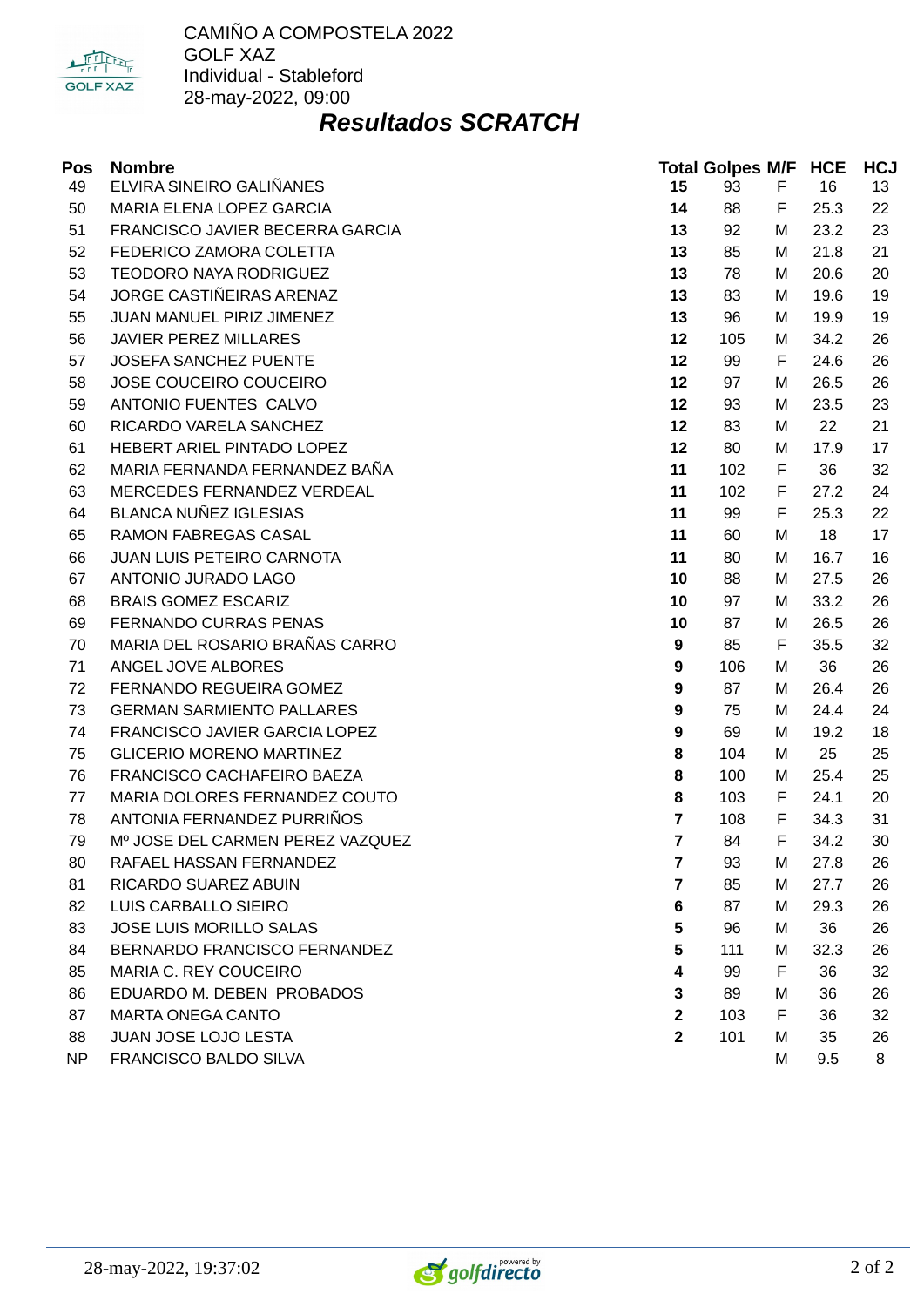

### *Resultados 1ª CATEGORÍA HCP MASCULINO (hasta 12,4)*

| Pos | <b>Nombre</b>                   | Total Golpes M/F HCE HCJ |    |   |        |      |  |
|-----|---------------------------------|--------------------------|----|---|--------|------|--|
|     | JOSE ANTONIO PEREZ MUIÑO        | 42                       | 66 | м | 10.3   | 9    |  |
| 2   | DANIEL VARELA TUBÍO             | 41                       | 67 | м | 0.5    | $-1$ |  |
| 3   | <b>GREGORIO ORTIZ QUINTANA</b>  | 41                       | 68 | м | 3.5    | 2    |  |
| 4   | <b>ANTON PEREZ MEDIN</b>        | 37                       | 71 | м | 2.4    | 1    |  |
| 5   | ANDRES FREIRE SEGRELLES         | 34                       | 68 | м | $-2.1$ | -4   |  |
| 6   | GUSTAVO MARCOS MOSQUERA BARROSO | 33                       | 75 | м | 11.4   | 10   |  |
|     | EDUARDO RODRIGUEZ REGUEIRO      | 32                       | 70 | м | 12.3   | 11   |  |
| 8   | ERIC GEBEL DE GEBHARDT          | 31                       | 77 | м | 10.5   | 9    |  |
| 9   | FERNANDO RODRIGUEZ RODRIGUEZ    | 30                       | 78 | м | 3.6    | 2    |  |
| 10  | BENITO FERNANDEZ DAPORTA        | 30                       | 48 | м | 9.1    | 8    |  |
| 11  | MIGUEL ANGEL VAZQUEZ BECERRA    | 29                       | 67 | м | 8.9    | 8    |  |
| 12  | SIMON DANIEL VARELA NOVOA       | 26                       | 82 | м | 5.5    | 4    |  |
| 13  | LUIS BARRAL RODRIGUEZ           | 24                       | 78 | м | 8.6    |      |  |
| NP. | FRANCISCO BALDO SILVA           |                          |    | M | 9.5    | 8    |  |

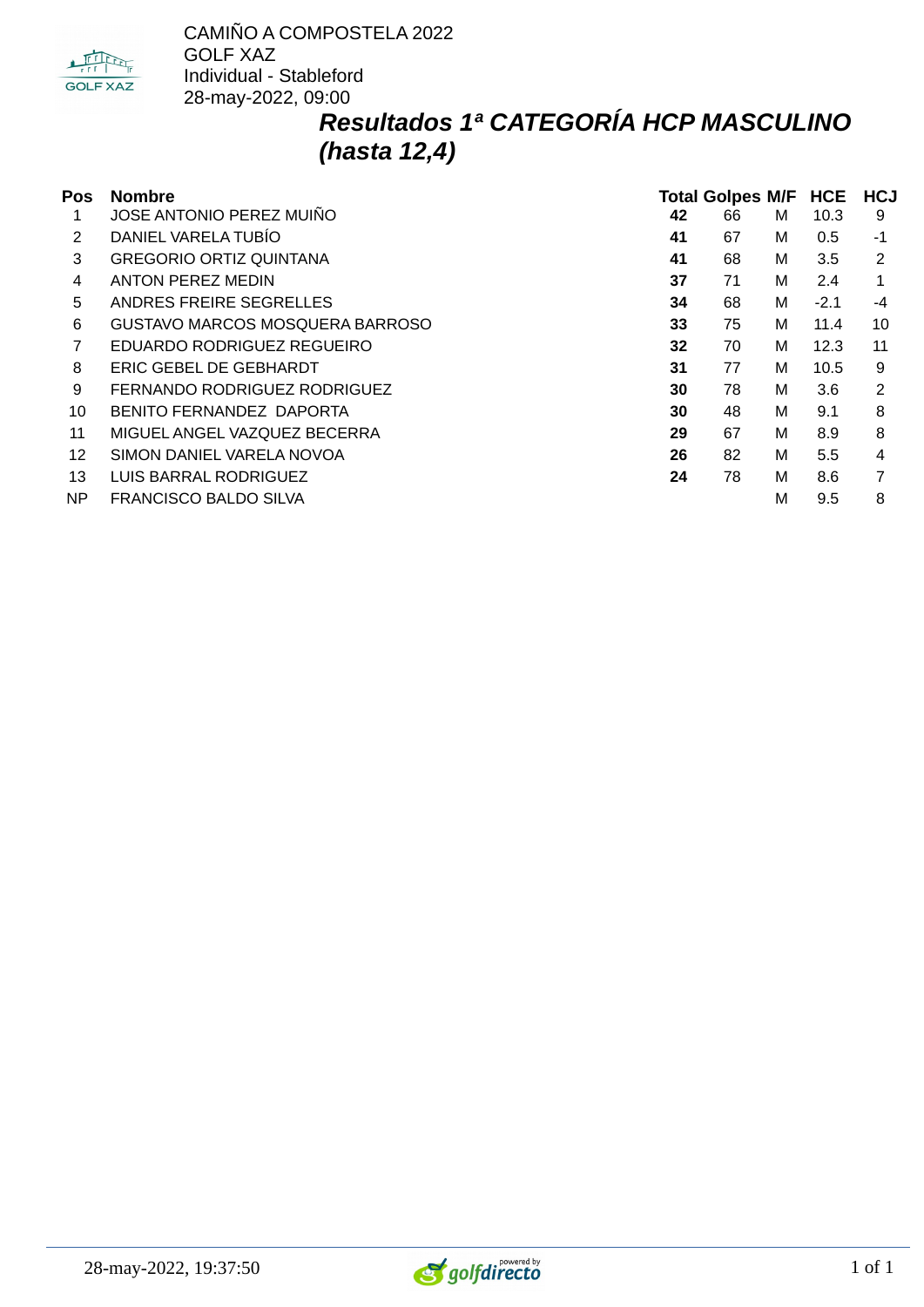

## *Resultados 2ª CATEGORÍA HCP MASCULINO (desde 12,5)*

| Pos            | <b>Nombre</b>                     |    | <b>Total Golpes M/F HCE</b> |   |      | <b>HCJ</b> |
|----------------|-----------------------------------|----|-----------------------------|---|------|------------|
| $\mathbf{1}$   | EUGENIO PEREZ FERREIRO            | 42 | 60                          | M | 23.6 | 23         |
| 2              | SANTIAGO FRANCO MONTEAGUDO        | 41 | 67                          | М | 17.5 | 17         |
| 3              | SANTIAGO IVAN MARIÑAS SANCHEZ     | 38 | 57                          | М | 23.9 | 23         |
| 4              | SAMUEL RIVADA LUSQUIÑOS           | 37 | 59                          | M | 26.3 | 26         |
| 5              | JOSE COUCEIRO COUCEIRO            | 37 | 71                          | М | 26.5 | 26         |
| 6              | LUCIANO ARMELLINO                 | 36 | 72                          | М | 12.8 | 12         |
| $\overline{7}$ | JOSEBA PAJUELO CASCOS             | 36 | 66                          | M | 20.4 | 20         |
| 8              | PHILIPPE MANUEL FERROL            | 36 | 72                          | М | 22.9 | 22         |
| 9              | SANTIAGO GOMEZ SANCHEZ            | 35 | 66                          | М | 15   | 14         |
| 10             | ANDRES BARRO PARGA                | 35 | 73                          | M | 15.7 | 15         |
| 11             | JOSE LUIS LAZARO ALCANTARA        | 35 | 73                          | М | 16.6 | 16         |
| 12             | JOSE MARIA CHOUSA IGLESIAS        | 35 | 73                          | М | 20   | 19         |
| 13             | JOSE FRANCISCO PURRINOS FERNANDEZ | 34 | 74                          | М | 14.6 | 14         |
| 14             | JOSE MARIA CABANELA GOMEZ         | 34 | 50                          | M | 23.7 | 23         |
| 15             | <b>ENRIQUE REY SEIJO</b>          | 34 | 75                          | М | 26.5 | 26         |
| 16             | ANTONIO NUÑEZ FEAL                | 33 | 76                          | М | 13.9 | 13         |
| 17             | MANUEL VAZQUEZ FERNANDEZ          | 33 | 63                          | M | 17.3 | 16         |
| 18             | ARMANDO LOPEZ ALVAREZ             | 33 | 69                          | М | 18   | 17         |
| 19             | FRANCISCO JAVIER BECERRA GARCIA   | 33 | 70                          | М | 23.2 | 23         |
| 20             | <b>JAVIER PEREZ MILLARES</b>      | 32 | 79                          | M | 34.2 | 26         |
| 21             | FERNANDO REGUEIRA GOMEZ           | 32 | 64                          | М | 26.4 | 26         |
| 22             | ALVARO MORETON BRASA              | 31 | 64                          | М | 15.5 | 15         |
| 23             | <b>RAMON DURAN SANTOS</b>         | 31 | 72                          | M | 16.3 | 15         |
| 24             | DIEGO BRANDIDO FERNANDEZ          | 31 | 58                          | М | 17.7 | 17         |
| 25             | JUAN MANUEL PIRIZ JIMENEZ         | 31 | 77                          | М | 19.9 | 19         |
| 26             | ANTONIO FUENTES CALVO             | 31 | 71                          | M | 23.5 | 23         |
| 27             | <b>BRAIS GOMEZ ESCARIZ</b>        | 31 | 72                          | M | 33.2 | 26         |
| 28             | ROBERTO MARTINEZ CACABELOS        | 30 | 60                          | М | 16.9 | 16         |
| 29             | JORGE CASTIÑEIRAS ARENAZ          | 30 | 66                          | М | 19.6 | 19         |
| 30             | FEDERICO ZAMORA COLETTA           | 30 | 67                          | M | 21.8 | 21         |
| 31             | RICARDO VARELA SANCHEZ            | 30 | 65                          | м | 22   | 21         |
| 32             | ANTONIO JURADO LAGO               | 30 | 65                          | M | 27.5 | 26         |
| 33             | ANGEL JOVE ALBORES                | 30 | 80                          | M | 36   | 26         |
| 34             | FERNANDO CURRAS PENAS             | 30 | 65                          | М | 26.5 | 26         |
| 35             | DOMINGO ANTONIO SUAREZ DONO       | 29 | 73                          | М | 15.1 | 14         |
| 36             | JOSE ANTONIO AGRA REBOLLIDO       | 29 | 66                          | M | 15.3 | 14         |
| 37             | FERNANDO BORDALLO CORTINA         | 29 | 79                          | M | 16.1 | 15         |
| 38             | JOSE RAMON VALLADARES VAQUERO     | 29 | 67                          | М | 16.7 | 16         |
| 39             | <b>TEODORO NAYA RODRIGUEZ</b>     | 29 | 61                          | M | 20.6 | 20         |
| 40             | RAMON RODRIGUEZ ENRIQUEZ          | 29 | 54                          | М | 21.5 | 21         |
| 41             | <b>GLICERIO MORENO MARTINEZ</b>   | 29 | 79                          | М | 25   | 25         |
| 42             | ANTONIO JURADO RODEYRO            | 28 | 80                          | M | 16.3 | 15         |
| 43             | ANTONIO DE LA MORENA PARDO        | 28 | 74                          | M | 17.3 | 16         |
| 44             | ARTURO TENREIRO LUCENA            | 28 | 49                          | М | 19.3 | 19         |
| 45             | <b>GERMAN SARMIENTO PALLARES</b>  | 28 | 56                          | М | 24.4 | 24         |
| 46             | RAFAEL HASSAN FERNANDEZ           | 28 | 69                          | М | 27.8 | 26         |
| 47             | MANUEL ARGIMIRO LEIS CASTRO       | 27 | 68                          | М | 12.5 | 11         |
|                |                                   |    |                             |   |      |            |

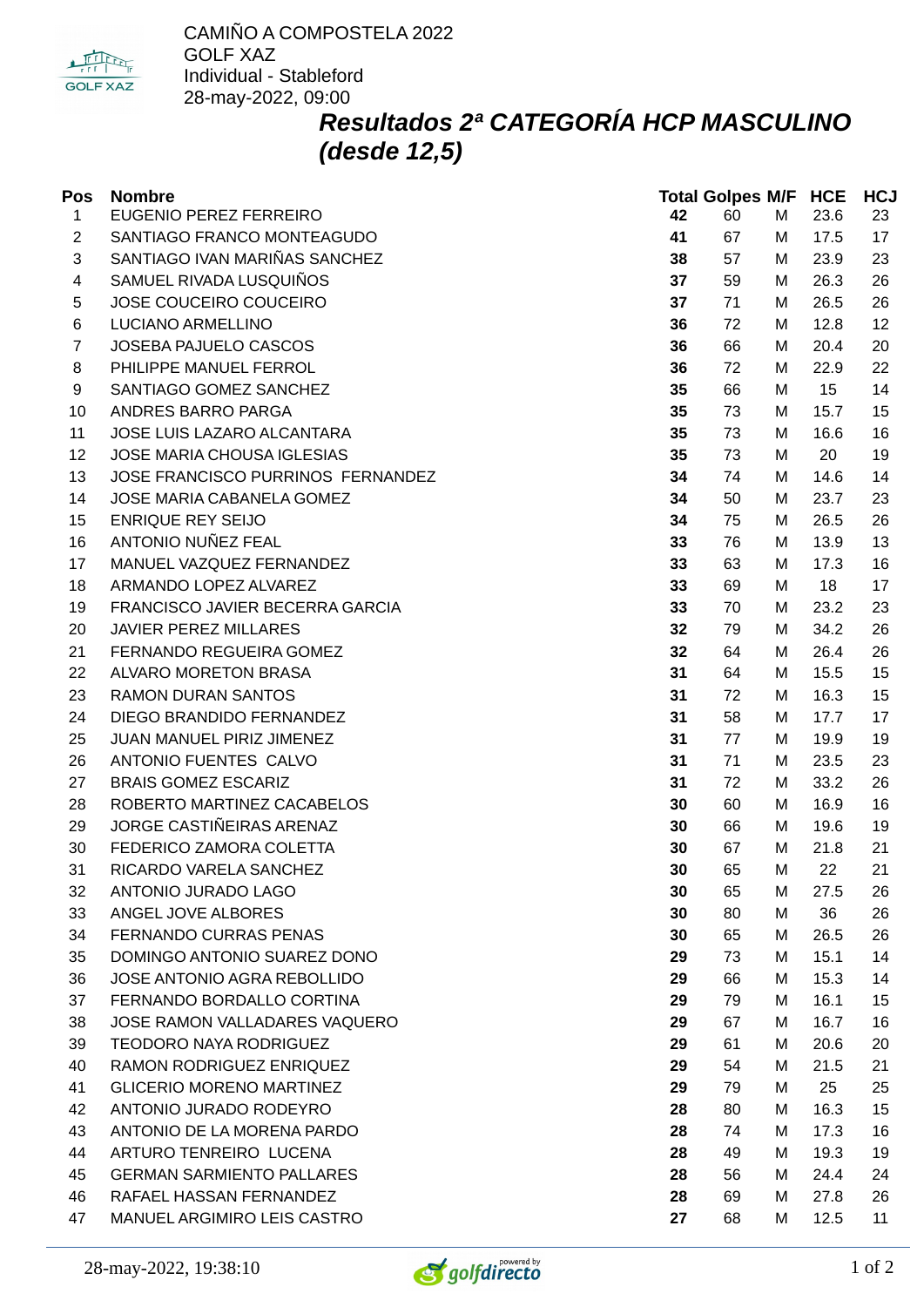

### *Resultados 2ª CATEGORÍA HCP MASCULINO (desde 12,5)*

| Pos | <b>Nombre</b>                 |    | <b>Total Golpes M/F HCE</b> |   | <b>HCJ</b> |    |
|-----|-------------------------------|----|-----------------------------|---|------------|----|
| 48  | FRANCISCO CACHAFEIRO BAEZA    | 27 | 76                          | м | 25.4       | 25 |
| 49  | HEBERT ARIEL PINTADO LOPEZ    | 25 | 66                          | M | 17.9       | 17 |
| 50  | RICARDO SUAREZ ABUIN          | 25 | 63                          | M | 27.7       | 26 |
| 51  | JUAN LUIS PETEIRO CARNOTA     | 24 | 67                          | M | 16.7       | 16 |
| 52  | BERNARDO FRANCISCO FERNANDEZ  | 24 | 85                          | М | 32.3       | 26 |
| 53  | RAMON FABREGAS CASAL          | 22 | 49                          | M | 18         | 17 |
| 54  | FRANCISCO JAVIER GARCIA LOPEZ | 22 | 56                          | M | 19.2       | 18 |
| 55  | LUIS CARBALLO SIEIRO          | 20 | 67                          | M | 29.3       | 26 |
| 56  | JUAN JOSE LOJO LESTA          | 19 | 78                          | M | 35         | 26 |
| 57  | JOSE LUIS MORILLO SALAS       | 18 | 74                          | M | 36         | 26 |
| 58  | EDUARDO M. DEBEN PROBADOS     | 13 | 69                          | M | 36         | 26 |